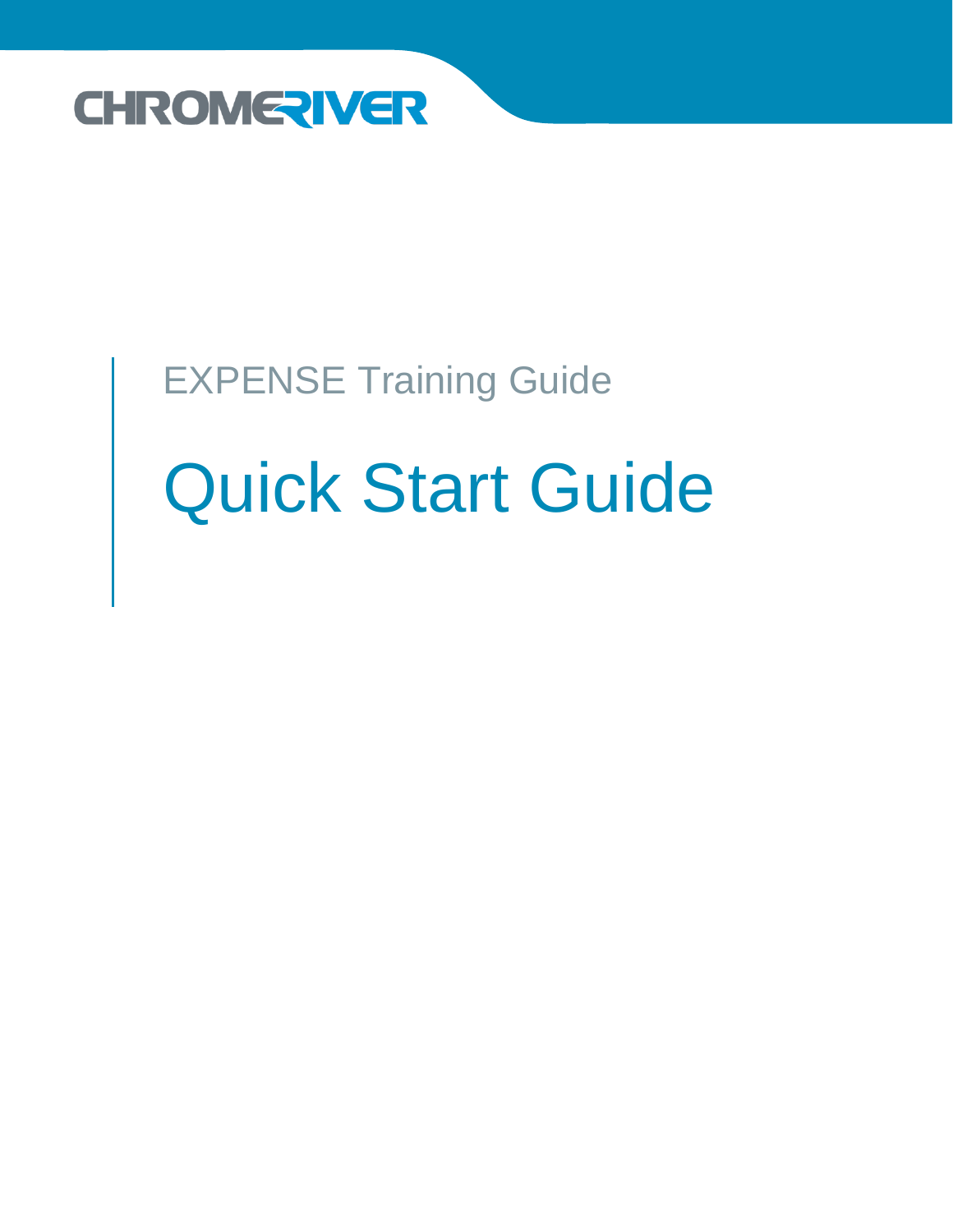### **Table of Contents**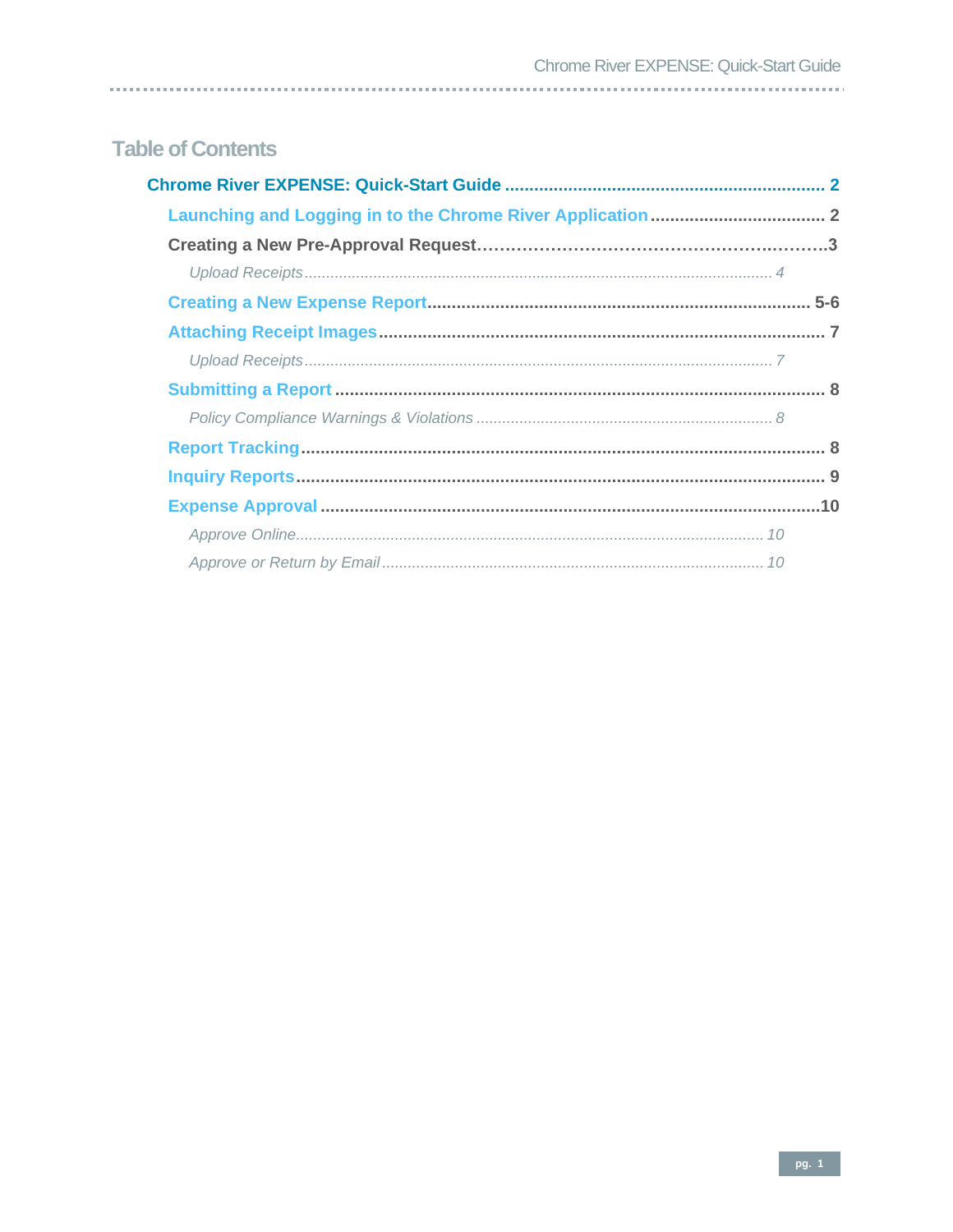## <span id="page-2-0"></span>Chrome River EXPENSE: Quick-Start Guide

This guide will give you the basics needed to hit the ground running with Chrome River EXPENSE. Detailed user guides are available in the Chrome River Help Center, accessible via the "Help" link in the upper right-hand corner of the application.

#### <span id="page-2-1"></span>**Launching and Logging in to the Chrome River Application**

Launch the Chrome River application from any web browser at [www.odu.edu/chromeriver](http://www.odu.edu/chromeriver) and click the **Login** button after inputting your Midas ID and password.

| MIDAS ID: |       |   |
|-----------|-------|---|
| Password: |       | έ |
|           |       |   |
|           | Login |   |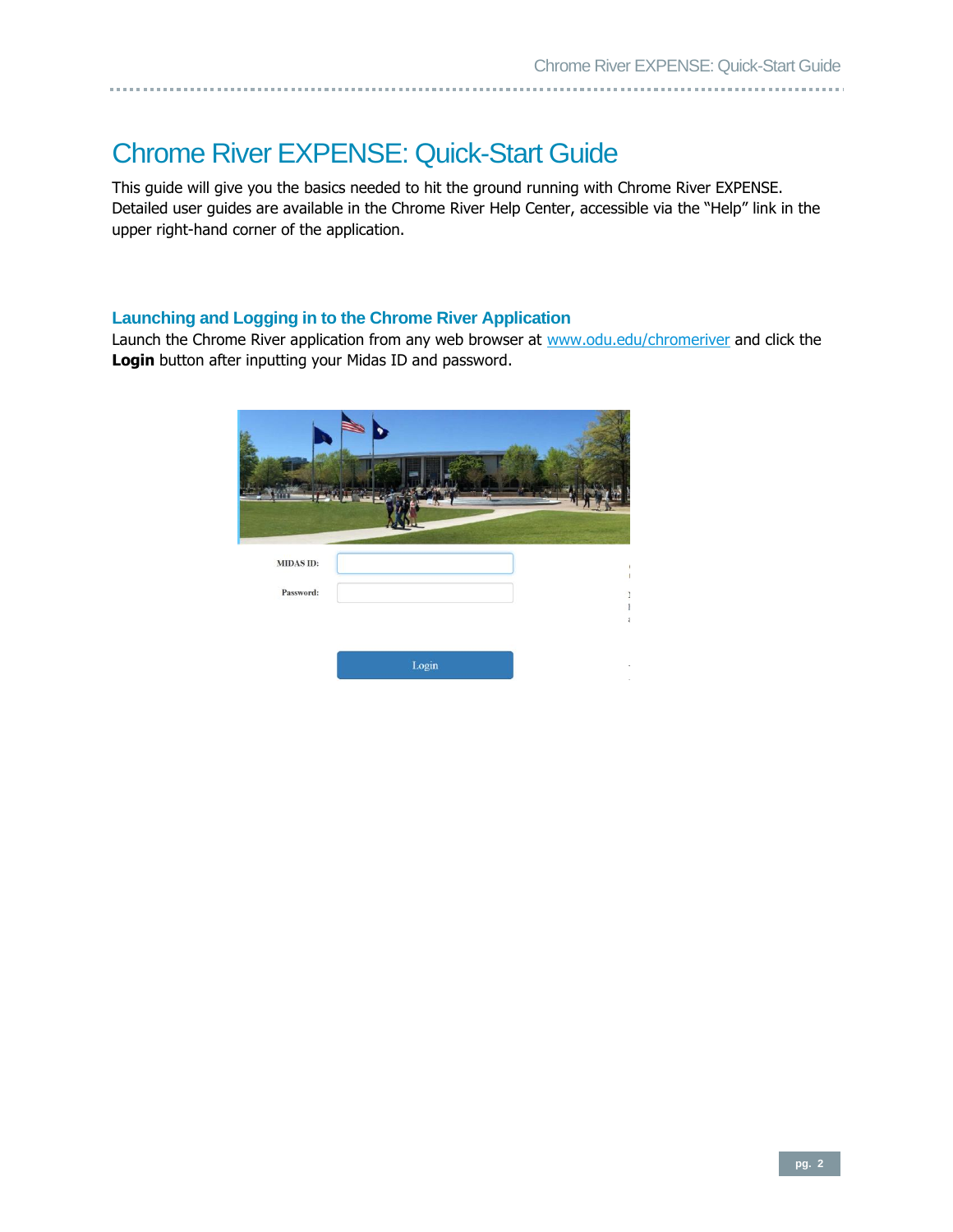#### **Creating a New Pre-Approval Request**

Pre-approvals allow you to obtain pre-authorization for an expense before it is incurred, or a reservation is made. Pre-approvals are only required for international travel, but a department may require pre-approvals for travel within the US also.

1. From the Dashboard, click on the **+NEW** button in the upper right corner and select **NEW PRE-APPROVAL REPORT** from the drop-down menu.



- 2. Complete the **header** information and click **Save**. The **Pre-Approval Report Name** will always be required. Other fields include:
	- **Trip Start/End Dates**
	- **Purpose:** The business-related reason for the expenditure.
	- **Destination:** The location of the event or place.
	- **Allocation:** You may search the list by typing in the first few digits of the number. You may also divide the request among multiple allocations by clicking **ADD ALLOCATION.**

|                          |                                          | Cancel | Save |
|--------------------------|------------------------------------------|--------|------|
| Pre-Approvals            |                                          |        |      |
| <b>Report Name</b>       |                                          |        |      |
| <b>Start Date</b>        | Ħ<br>01/07/2020                          |        |      |
| <b>End Date</b>          | 01/07/2020<br>⊡                          |        |      |
| Number of Days           | 1                                        |        |      |
| Pay Me In                | <b>USD - US Dollars</b>                  |        |      |
| Payee (Non-<br>employee) | -- Select --<br>$\overline{\phantom{a}}$ |        |      |
| Purpose                  | -- Select --                             |        |      |
| Destination              |                                          |        |      |
| Is International?        | -- Select --                             |        |      |
| Multiple Travelers?      | -- Select --                             |        |      |
| Comments<br>Optional     |                                          |        |      |
| <b>Allocations</b>       |                                          |        |      |
| Search for Allocation    |                                          |        |      |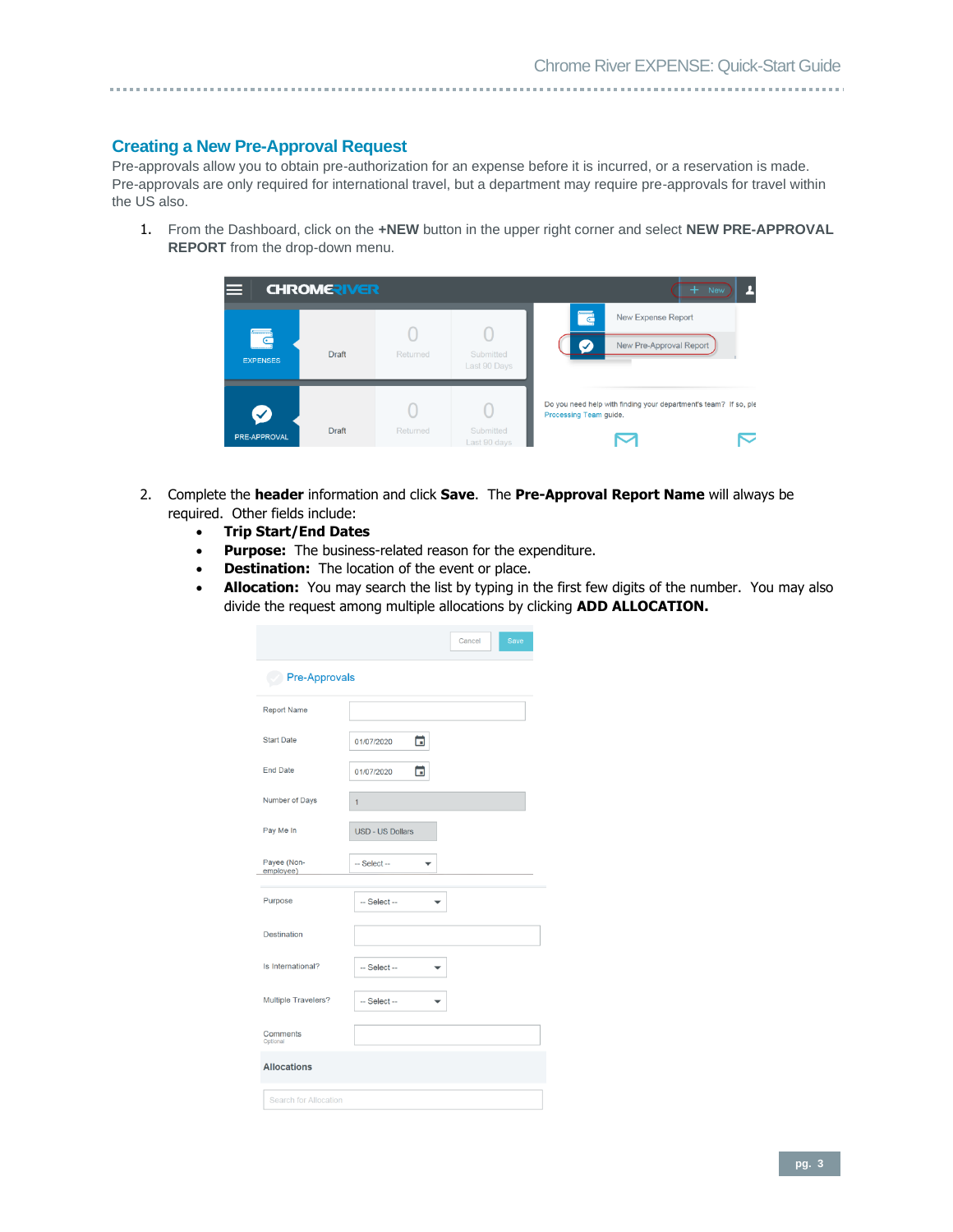3. Click on **+** symbol labeled **Add Pre-Approval Types** and select the appropriate icon to input an estimated expense**.**

| Ð | <b>Add Pre-Approval Types</b> |               |                |                          |  |  |  |  |  |  |  |
|---|-------------------------------|---------------|----------------|--------------------------|--|--|--|--|--|--|--|
| G |                               |               |                |                          |  |  |  |  |  |  |  |
|   | <b>AIRFARE</b>                | <b>GROUND</b> | <b>MILEAGE</b> | <b>MEALS</b>             |  |  |  |  |  |  |  |
|   | $R =$<br>PER DIEM WIZARD      | PER DIEM      | <b>HOTEL</b>   | 眉<br><b>REGISTRATION</b> |  |  |  |  |  |  |  |

**4.** Enter the required information for the estimated expense and click on **SAVE.**

|                         | Save<br>Cancel         |
|-------------------------|------------------------|
| 70<br>Airfare           |                        |
| <b>Estimated Amount</b> | $0.00$ =<br><b>USD</b> |
| Comments<br>Optional    |                        |

5. Click on **UPLOAD ATTACHMENTS** at the bottom of the **header** page to attach a PDF file with details and supporting documents for the trip or drag and drop the image.



6. To exit without submitting the pre-approval, click on the arrow on the upper left-hand side**.** To submit the pre-approval for approval, click **SUBMIT** at the bottom**.**

| Pre-Approvals For                                              |                                             |                      | ۰ |
|----------------------------------------------------------------|---------------------------------------------|----------------------|---|
| Pre-approval split coding<br>O Comments $\theta$ 0 Attachments |                                             |                      |   |
| <b>EXPENSE</b>                                                 |                                             | <b>ESTIMATED</b>     |   |
| 26.<br>Airfare                                                 |                                             | 200.00<br><b>USD</b> |   |
| ۵<br>Ground                                                    |                                             | 300.00<br><b>USD</b> |   |
|                                                                |                                             |                      |   |
|                                                                |                                             |                      |   |
|                                                                |                                             |                      |   |
| PA Report ID<br>010000842979                                   | <b>Total Estimated Amount</b><br>500.00 usp | <b>Submit</b>        |   |
|                                                                |                                             |                      |   |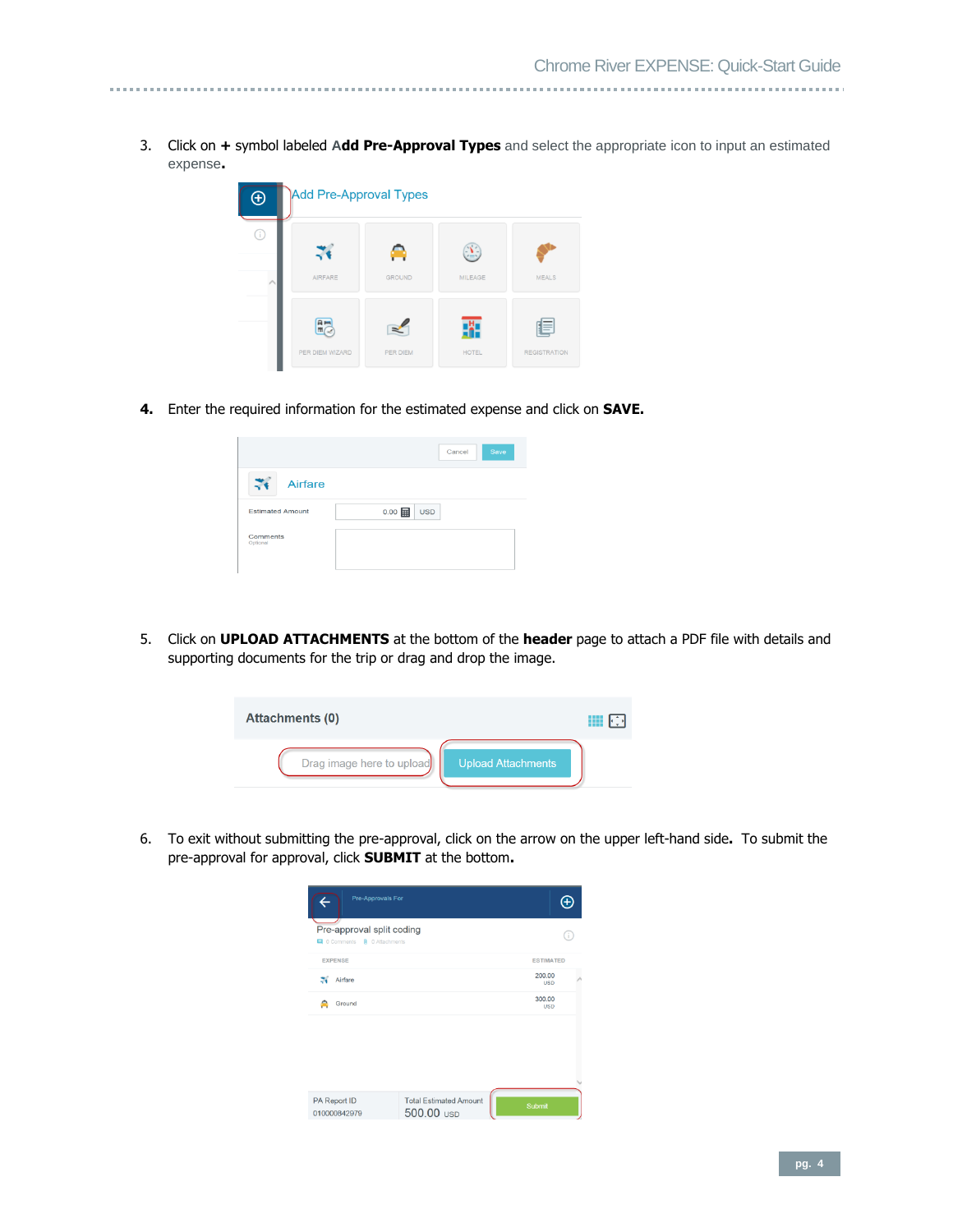#### <span id="page-5-0"></span>**Creating a New Expense Report**

A new expense report is created for each trip, or for continuous travel, reports should be submitted monthly.

1. From the Dashboard, click the **+NEW** button in the upper right corner and select **NEW EXPENSE REPORT** from the drop-down menu. The Expense Header will appear.

|                                             | <b>CHROMERIVER</b> |          |                           |                                 | $+$ New                                       |
|---------------------------------------------|--------------------|----------|---------------------------|---------------------------------|-----------------------------------------------|
| <b>************</b><br>.<br><b>EXPENSES</b> | <b>Draft</b>       | Returned | Submitted<br>Last 90 Days | $\overline{$<br>ᢛ<br><br>$\sim$ | New Expense Report<br>New Pre-Approval Report |

- 2. The Expense Header section stores all the basic information that applies to every expense listed on the report. Complete the **Expense Header** information and click **Save**
	- **Report Name:** Record a title that may include event name, location and date
	- **Start Date:** Date trip or event begins
	- **End Date:** Date trip or event ends
	- **Travel Type:** Domestic US, International or Small Business
	- **Purpose:** The business-related reason for the expenditure.
	- **Destination:** The location of the event or place.

|                         | New                     | д              |
|-------------------------|-------------------------|----------------|
|                         |                         | Save<br>Cancel |
| <b>Report Name</b>      |                         |                |
| Pay Me In               | <b>USD - US Dollars</b> |                |
| <b>StartDate</b>        | □                       |                |
| EndDate                 | п                       |                |
| <b>Travel Type</b>      | -- Select --            |                |
| Purpose                 | -- Select --            |                |
| Destination<br>Optional |                         |                |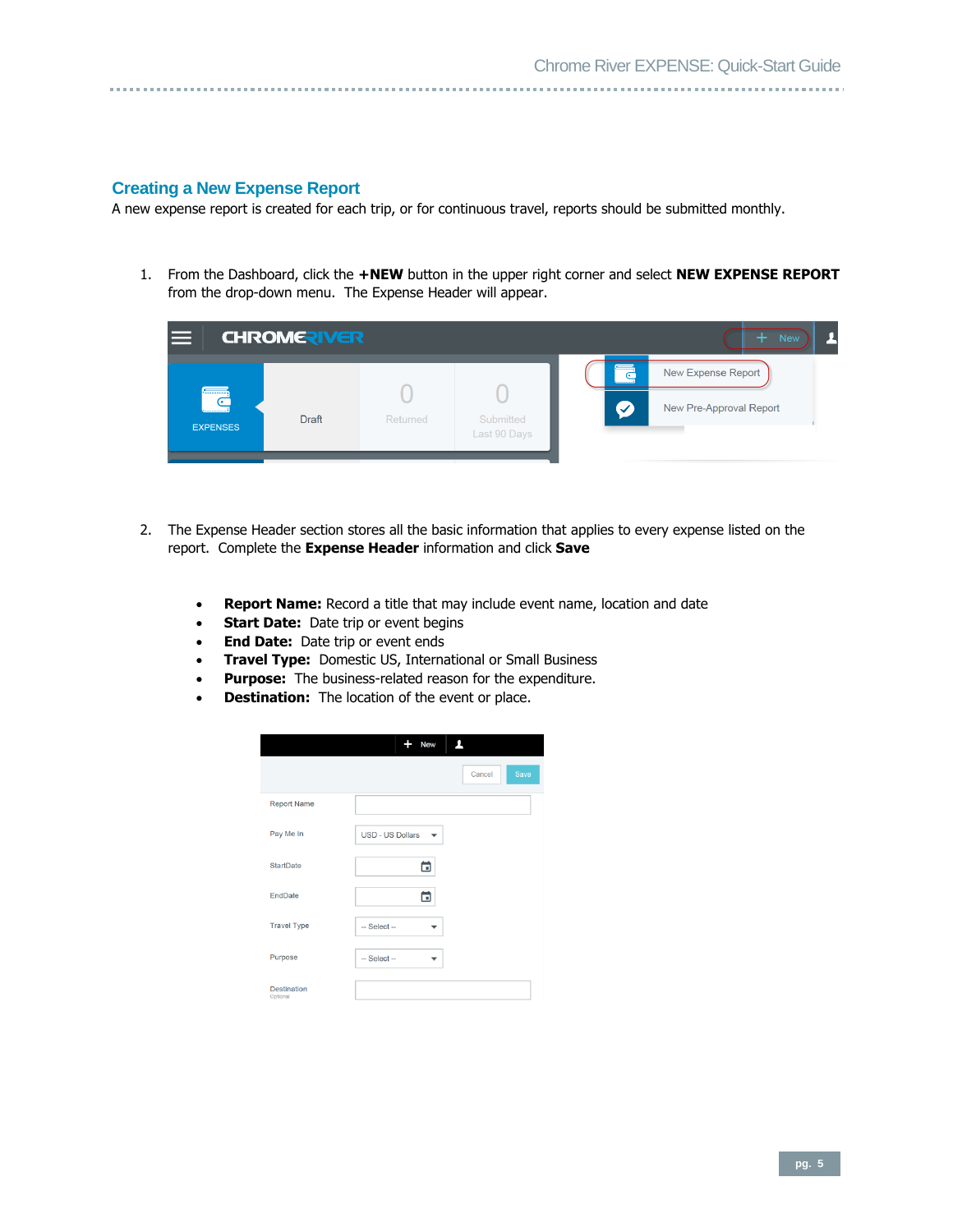- $+$  New  $\overline{1}$ Add  $\bigoplus$ **Expenses** 471 ごく AIR TRAVEL MEALS  $(i)$  $\blacksquare$ TELECOM FEES/MISO SMALL BUSINESS NONEMPLOYEE eReceipts
- 3. The **Add Expenses** screen will appear after saving the Expense Header or click on **+** symbol.

- 4. Select the appropriate expense category to input expenses. Complete the fields in the expense entry window that pops up. If there is a down arrow below the expense category, clicking it will reveal a submenu of categories within that expense type.
- 5. There are three basic types of expense entries.
	- a. **Standard Expense Entry:** This is the basic format for the majority of expenses, including airfare, travel and supplies. The screen will prompt you for such information as date, amount, comments to include description, and allocation.
	- b. **Guest Expense Entry:** Certain expenses, like business meals, contain an additional section at the bottom where you can identify internal or external quests. Note: The system assumes the expense owner is one of the attendees.
	- c. **Hotel Expense Entry:** This screen provides wizard-style functionality to allow you to itemize a hotel bill into its various expense types and reconcile the total hotel bill with the detailed entries.
- 6. In the preview pane on the left side of the screen, you can see a summary of the expenses you have added. You can select the Report Name or specific expense line to add comments and attach receipts and items to your expense report.

| <b>Expenses For</b><br>←                    |                                          | ≕           | ⊕            | Edit<br><b>Delete</b><br>$\bullet\bullet$                      |
|---------------------------------------------|------------------------------------------|-------------|--------------|----------------------------------------------------------------|
| <b>Expense Report</b>                       |                                          |             | ⊙            | <b>Destination</b>                                             |
| □ 0 Comments <b>0</b> 0 Attachments         |                                          |             |              | <b>Comments</b>                                                |
| <b>DATE</b><br><b>EXPENSE</b>               | <b>SPENT</b>                             | PAYME @ Q A |              |                                                                |
| Thu<br>$\overline{N}$ Airfare<br>01/09/2020 | 500.00<br><b>USD</b>                     | 500.00      | $\checkmark$ | Import from Pre-<br><b>ADD PRE-APPROVAL REPORT</b><br>Approval |
| Thu<br>P<br>Parking<br>01/09/2020           | 30.00                                    | 30.00       | $\checkmark$ | Comments (0)                                                   |
|                                             |                                          |             |              | Post<br><b>Add Comment</b>                                     |
|                                             |                                          |             | $\smile$     | Attachments (0)<br>1111 624                                    |
| <b>Expense Report</b><br>010039137517       | <b>Total Pay Me Amount</b><br>530.00 USD | Submit      |              | Add Attachments v<br>Drag image here to upload                 |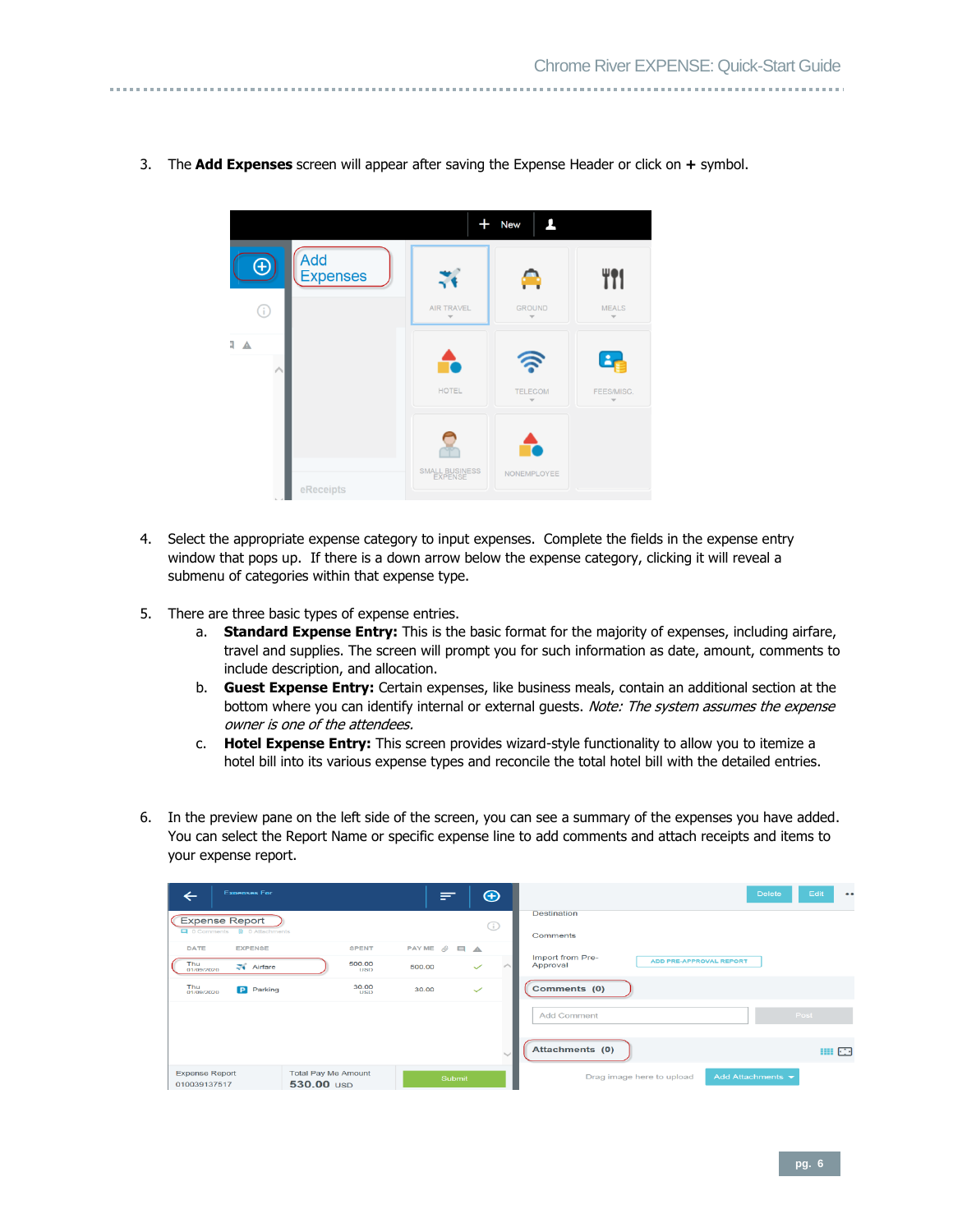<span id="page-7-1"></span>7. After the expenses have been added to the report, click **SUBMIT** if you are done, or click on the arrow in the upper left corner to go back to the list of Draft Expense Reports.



#### **Attaching Receipt Images**

<span id="page-7-0"></span>Receipt images must be uploaded as a PDF, JPG, PNG or TIFF to be attached to your expense report.

#### **U P L O A D R E C E I P T S**

When uploading receipts, no file may be greater than 10 MB, and there is a limit of 499 images per expense report. JPG and PNG files must be a minimum of 50 kb.

1. **Open the Expense Report:** Scroll to the bottom of the **Expense Header** page or select an **Expense line**. Click on **UPLOAD ATTACHMENTS** to attach your file with receipts and supporting documents for the event or trip OR drag and drop the image.

| <b>Attachments (0)</b>    |                           | 井野 |
|---------------------------|---------------------------|----|
| Drag image here to upload | <b>Upload Attachments</b> |    |

2. **From My Recently Submitted Expenses:** Highlight the expense report to which you would like to attach receipts. Click **ADD ATTACHMENTS OR** drag and drop the image in the designated area.

|               | <b>CHROME</b>             | a u                 |                                                |            |                                |                                              |
|---------------|---------------------------|---------------------|------------------------------------------------|------------|--------------------------------|----------------------------------------------|
| n             | Dashboard                 |                     |                                                |            |                                |                                              |
| $\bigcirc$    | Expense Report            | (8)                 |                                                |            |                                |                                              |
|               | Pre-Approval              | $\bullet$           |                                                |            |                                |                                              |
| E             | eWallet ·                 |                     |                                                |            |                                |                                              |
| 昌             | eReceipts <sup>e</sup>    |                     | <b>Submitted Expense Reports</b><br>$\epsilon$ |            | F<br>$\hat{}$                  | Tracking<br>$PDF -$<br>Open                  |
| G<br>EXPENSES | Draft                     | 5                   | ALA/Miami/Dec 2019<br>QA0038592570             | 12/18/2019 | 509.36<br>$\cup$ sp<br>PENDING | Comments (0)<br>Add Comment                  |
|               | Returned                  |                     |                                                |            |                                | Attachments (2)                              |
|               | <b>Recently Submitted</b> | $\scriptstyle\rm w$ |                                                |            |                                | Add Attachments<br>Drag image here to upload |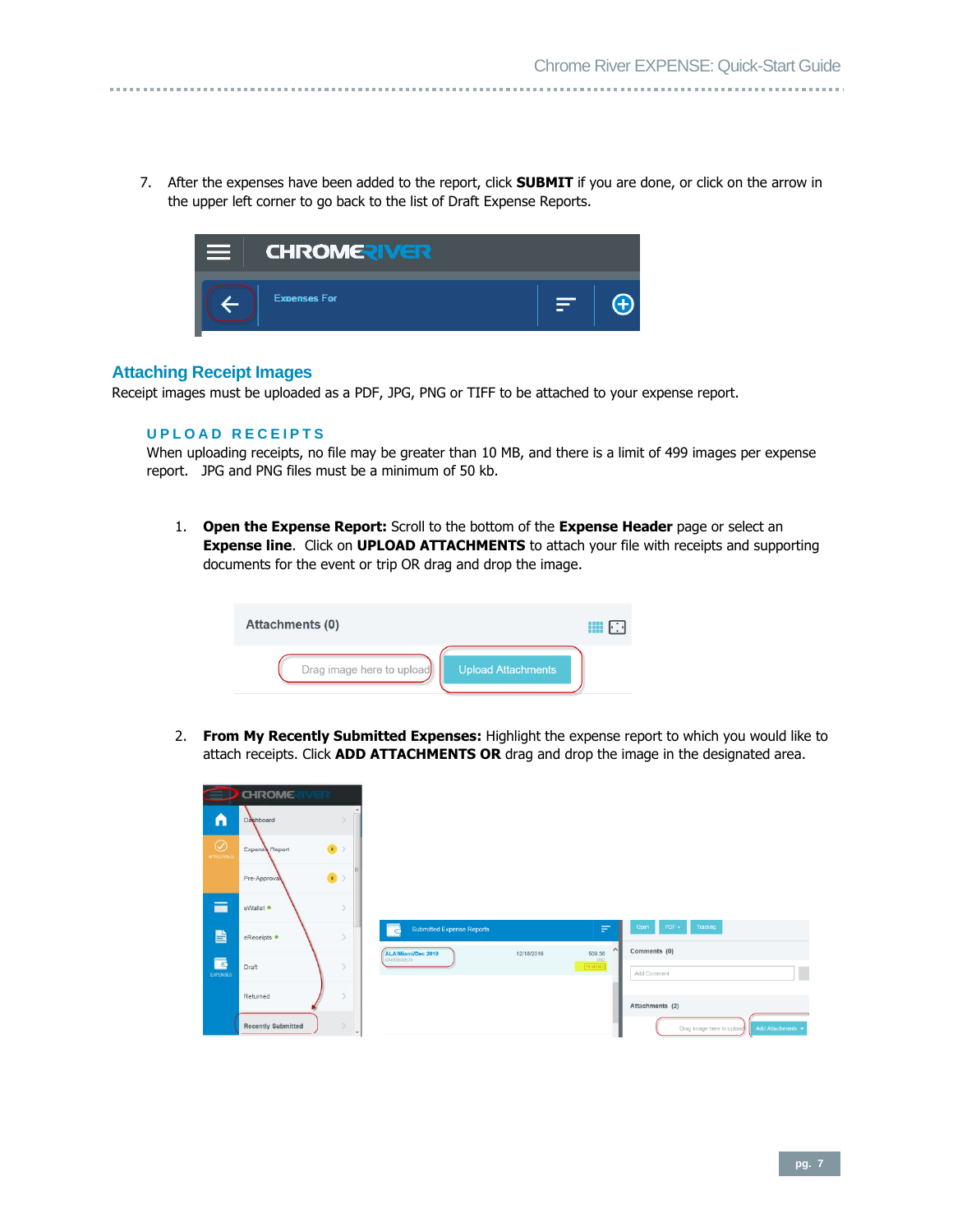#### <span id="page-8-0"></span>**Submitting a Report**

- To submit an open expense report, click **SUBMIT** in the lower left-hand corner of the Expense Report.
- To submit the expense from a Draft or Returned Expense Report, select the Expense Report, and click **SUBMIT** in the upper right-hand corner.

After you click **SUBMIT**, you will be prompted to certify that the expenses are correct and for legitimate business purposes.

- Clicking **SUBMIT** again will send the report to the first step in the approval routing process
- If submitting an international Expense Report, click **PRE-APPROVAL** to attach the applicable pre-approval request before submitting the Expense Report.

#### <span id="page-8-1"></span>**POLICY COMPLIANCE WARNINGS & VIOLATIONS**

A breach of policy will trigger a warning or violation message when you click SUBMIT.

• A compliance **warning** indicates that additional information is required before the expense can be submitted for approval and processing. Compliance warnings may be encountered when saving a line item or when submitting an entire expense report for approval.

Respond by either modifying the data (if there is an error) or replying to the warning.

- o If a reply is required, click in the section labeled **"Add response"** and enter your reply.
- o Click on **POST** to update and close the compliance warning message.
- A compliance **violation** indicates that the expense cannot be submitted for approval based on ODU and state travel regulations. A compliance violation may be encountered when saving a line item or submitting an entire expense report for approval.

If there is an error within the data provided, the **SUBMIT** button will be deactivated. You will be required to make any necessary changes before you can submit the expense.

#### <span id="page-8-2"></span>**Report Tracking**

Once the expense report has been submitted, it will appear in the list of Recently Submitted Expenses. From here, you can track its progress through the approval routing process by highlighting the report and clicking **TRACKING**.

|                                      | <b>CHROME</b>             |                     |              |                                        |            |                                       |                                 |
|--------------------------------------|---------------------------|---------------------|--------------|----------------------------------------|------------|---------------------------------------|---------------------------------|
| n                                    | Dashboard                 |                     |              |                                        |            |                                       |                                 |
| $\overline{\bigcirc}$                | Expense Report            | $\left( 8\right)$ > |              |                                        |            |                                       |                                 |
|                                      | Pre-Approval              | $\bullet$           |              |                                        |            |                                       |                                 |
|                                      | eWallet •                 |                     |              |                                        |            |                                       |                                 |
| 昌                                    | eReceipts <sup>e</sup>    |                     | ᆖ            | <b>CHROMERIVER</b>                     |            |                                       |                                 |
| $\overline{\phantom{a}}$<br>EXPENSES | Draft                     |                     |              | <b>Submitted Expense Reports</b>       |            | E                                     | Tracking<br><b>PDF</b><br>Open  |
|                                      | Returned                  |                     | QA0037950227 | <b>CR Training/Norfolk VA/Nov 2019</b> | 10/31/2019 | 37.00<br><b>USD</b><br><b>PENDING</b> | CR Training/Norfolk VA/Nov 2019 |
|                                      | <b>Recently Submitted</b> |                     |              |                                        |            |                                       |                                 |

The tracking screen displays such details as the currently assigned approver(s), the routing status, and the routing steps the must be completed.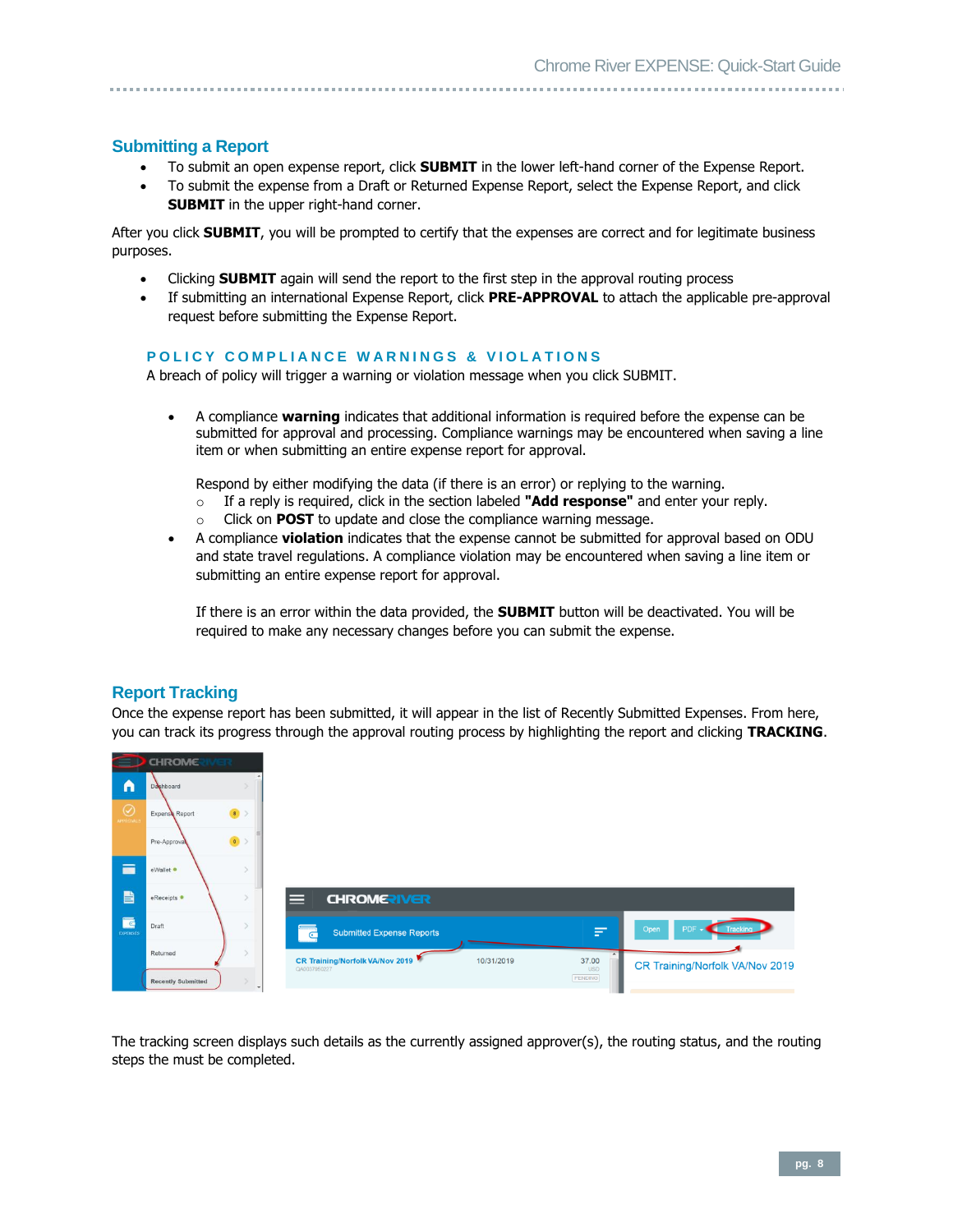<span id="page-9-0"></span>**Inquiry Reports**

The Inquiry Dashboard allows you and your delegates to perform quick inquiries on all your activity by category: expense reports, expense items, calendar, firm-paid items, pre-approvals and paid expenses.

- 1. Click on **INQUIRY** from the Dashboard collapsed menu.
- 2. Under Inquiry, select **Expense**.

- 3. Choose the report you would like to generate from the list of Expense reports.
- 4. Select the **Paid Date or** click on the drop-down arrow to select the **Date Range and** click Apply.
- <span id="page-9-1"></span>5. Select a specific report and click on **download PDF**, OR click **EXPORT,** and save the entire list of reports.



|      |           |                                                               | Paid Date:      | Jan 1, 2020 – Jan 31, 2020 | Export    |
|------|-----------|---------------------------------------------------------------|-----------------|----------------------------|-----------|
|      |           | Drag a column header and drop it here to group by that column |                 |                            |           |
| Name | Report ID | Submit Date                                                   | Pay Me Currency | : Check Number             | : Paid Da |

| <b>Download PDF</b><br>Drag a column header and drop it here to group by that column |                                 |             |                 |                |       |  |  |  |  |
|--------------------------------------------------------------------------------------|---------------------------------|-------------|-----------------|----------------|-------|--|--|--|--|
| Name                                                                                 | $\frac{1}{2}$ Report ID $\perp$ | Submit Date | Pay Me Currency | : Check Number | : Pai |  |  |  |  |
| Cardinal<br><b>Training/Richr</b><br><b>VA/Feb</b><br>2016                           | 010011421498                    | 02/29/2016  | <b>USD</b>      | 81603667       | 03    |  |  |  |  |